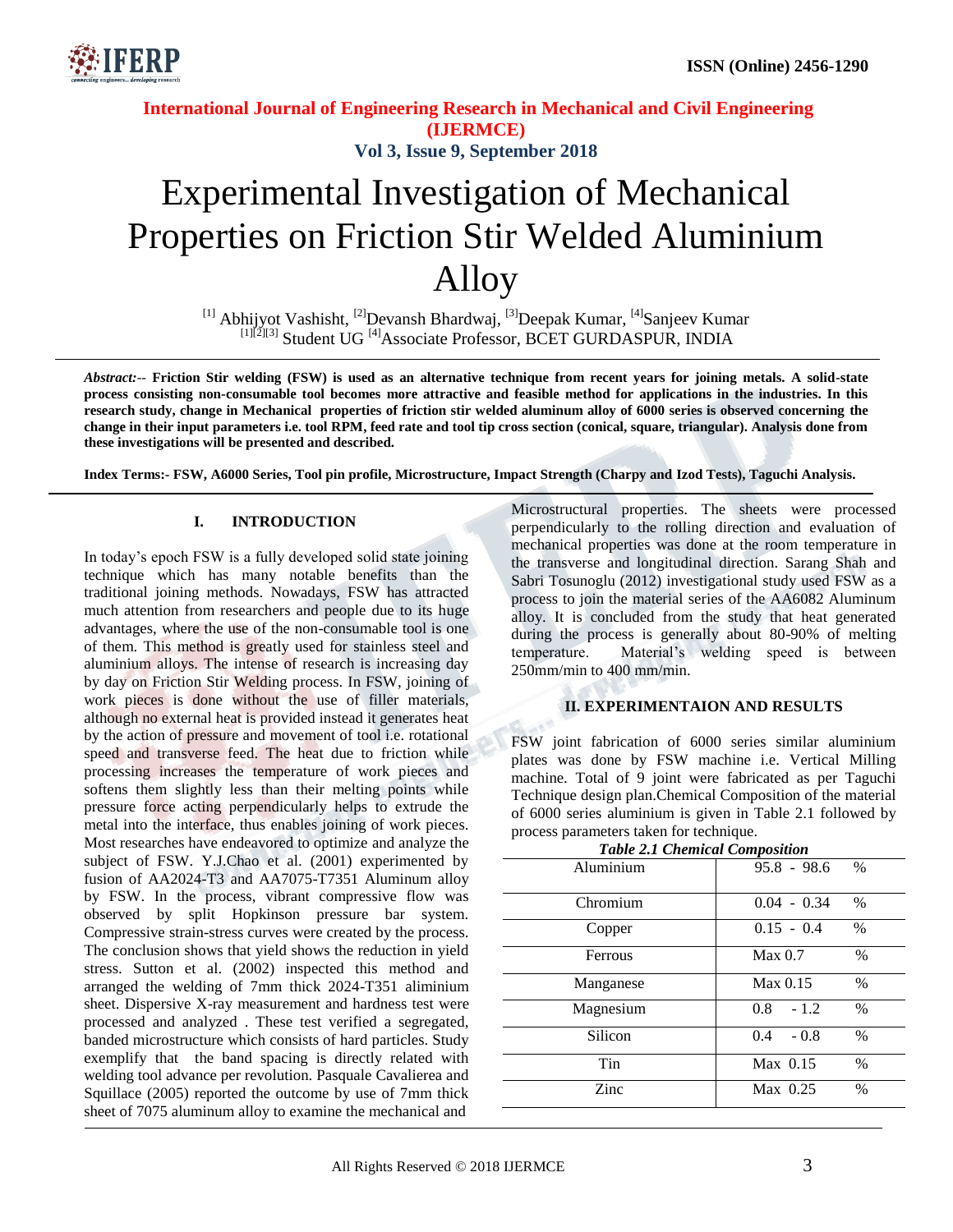

# **International Journal of Engineering Research in Mechanical and Civil Engineering (IJERMCE)**

|  |  |  | Vol 3, Issue 9, September 2018 |  |
|--|--|--|--------------------------------|--|
|--|--|--|--------------------------------|--|

|                   |         | <b>Table 2.2 Process Parameters</b> |            |
|-------------------|---------|-------------------------------------|------------|
| <b>Tool Shape</b> | Conical | Square                              | Triangular |
| <b>RPM</b>        | 1000    | 1200                                | 1400       |
| <b>Feed Rate</b>  | 16      | 20                                  | 25         |

A tool used for the operation was made of Mild Steel. In order of variant, 6 tool specimen of 2 each of different cross section (Triangular, Conical, Square ) tip were made in Lathe machine with its respective operation. Tool description is given in Table 2.3 followed by Fig 2.2, which consist of operation.

As shown in Fig 2.1 below, Tools used in the process of different Cross section i.e. Conical, Triangular & Square are arranged respectively, followed by tool description as in Table 2.3.



*Fig 2.1 Conical, Square and Triangular tools*

Table 2.3 Tool Description

| <b>Description</b>   | <b>Conical</b>  | <b>Square</b> | <b>Triangular</b> |
|----------------------|-----------------|---------------|-------------------|
| Tip /pin             | Depth-          | $Sides -$     | $Sides - 7mm$     |
| dimension            | 4 <sub>mm</sub> | 6mm           | $Depth-$          |
|                      | Inner Dia-      | $Depth-$      | 5 <sub>mm</sub>   |
|                      | 4mm             | 4mm           |                   |
|                      | Outer Dia –     |               |                   |
|                      | 9 <sub>mm</sub> |               |                   |
| <b>Tool shoulder</b> | Length $-$      | Length $-25$  | Length $-25$      |
| dimension            | $25 \text{ mm}$ | mm            | mm                |
|                      | $Dia-20$        | $Dia-20$      | $Dia-20$ mm       |
|                      | mm              | mm            |                   |
| <b>Tool holder</b>   | Length $-44$    | Length-44     | Length $-44$      |
| dimension            | mm              | mm            | mm                |
|                      | Dia-16          | Dia-16        | Dia-16 mm         |
|                      | mm              | mm            |                   |
|                      |                 |               |                   |



*Fig 2.2 FSW Operation*

Impact Strength i.e. Charpy and Izod test and Microstructure have been carried out. For each fabricated plate, part of the welded section was cut to perform respective tests.Fig 2.2 is the sample picture of the operation we have done in our operation area on vertical milling machine where a tool is clamped and placed perpendicularly against the axis of tool rotation.Following result of the test was obtained while performing the test as shown in table 2.4

| Table 2.4 Charpy and Izod test for Impact Strength |            |                              |                           |                      |
|----------------------------------------------------|------------|------------------------------|---------------------------|----------------------|
| <b>Shape</b>                                       | <b>RPM</b> | <b>Feed rate</b><br>(mm/min) | <b>Charpy</b><br>$\bf{J}$ | Izod<br>$\mathbf{J}$ |
| Т                                                  | 1000       | 16                           | 266                       | 142                  |
| Т                                                  | 1200       | 20                           | 288                       | 84                   |
| Т                                                  | 1400       | 25                           | 190                       | 116                  |
| <sub>S</sub>                                       | 1000       | 16                           | 30                        | 126                  |
| S                                                  | 1200       | 20                           | 122                       | 136                  |
| S                                                  | 1400       | 25                           | 175                       | 146                  |
| $\mathbf C$                                        | 1000       | 16                           | 68                        | 108                  |
| $\mathbf C$                                        | 1200       | 20                           | 150                       | 62                   |
| $\mathbf C$                                        | 1400       | 25                           | 216                       | 85                   |

NOTE: T, S & C represents the Triangular, Square and Conical shape.

These tests were performed in Impact Strength Testing Machine.Similarly, Microstructure was taken from Tool Maker's Microscope at 50x resolution. Sample process is shown in Fig 2.3.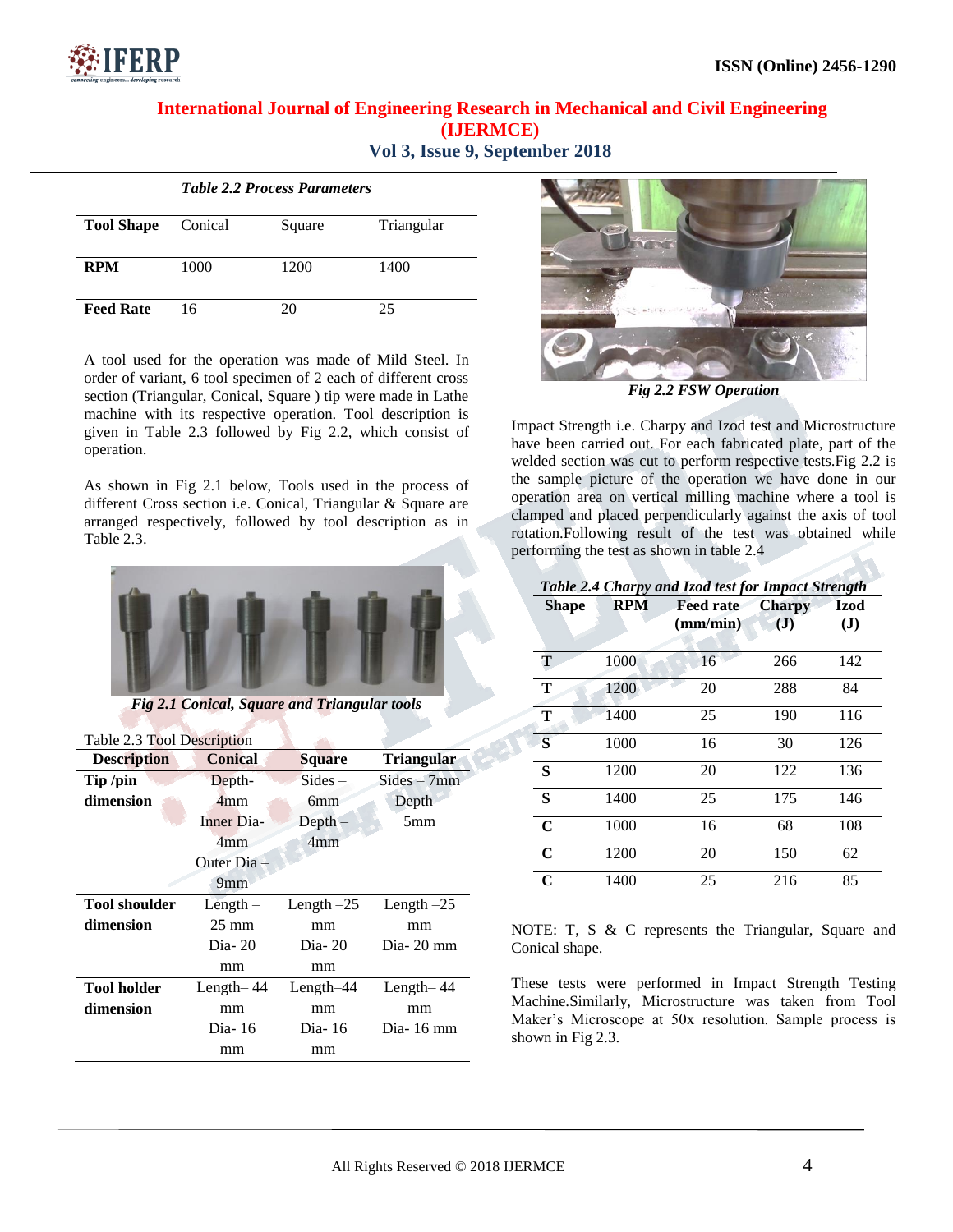

## **International Journal of Engineering Research in Mechanical and Civil Engineering (IJERMCE) Vol 3, Issue 9, September 2018**



*Fig 2.3 Tool Maker's Microscope with sampled specimen*

#### **III. RESULT AND DISCUSSION**

Optimization of Process Parameter is done by using Taguchi analysis via Minitab Software.Data means is calculated, response table is shown in Table 2.4 for Impact (Charpy and Izod test). Where shape ranked 1 over rpm and feed rate as per Taguchi Analysis.

|                | Table 2.5 Response Table |                                                 |      |                           |      |
|----------------|--------------------------|-------------------------------------------------|------|---------------------------|------|
| <b>LEVEL</b>   |                          | <b>SHAPE</b>                                    |      | RPM &<br><b>FEED RATE</b> |      |
| 1              |                          | 114.8                                           |      | 123.3                     |      |
| $\overline{c}$ |                          | 122.5                                           |      | 140.3                     |      |
| 3              |                          | 181.0                                           |      | 154.7                     |      |
| <b>DELTA</b>   |                          | 66.2                                            |      | 31.3                      |      |
| <b>RANK</b>    |                          | $\mathbf{1}$                                    |      | $\overline{2}$            |      |
|                |                          |                                                 |      |                           |      |
|                |                          | <b>Main Effects Plot (data means) for Means</b> |      |                           |      |
| 180            | <b>SHAPE</b>             |                                                 |      | <b>RPM</b>                |      |
| 165            |                          |                                                 |      |                           |      |
| 150            |                          |                                                 |      |                           |      |
| 135            |                          |                                                 |      |                           |      |
|                |                          |                                                 |      |                           |      |
| ċ              | s<br><b>FEED RATE</b>    | $\frac{1}{1}$                                   | 1000 | 1200                      | 1400 |
| 120<br>180     |                          |                                                 |      |                           |      |
| 165            |                          |                                                 |      |                           |      |
| 150            |                          |                                                 |      |                           |      |
| 135<br>120     |                          |                                                 |      |                           |      |



Mean result of Impact strength as per Taguchi Approach is observed with Nominal is best as per result, shown In Fig 2.5. The main objective is to maximize the Strength in all aspects.





*Fig 2.5 MicroGraph of respective factors*

The micrograph as shown in Fig 2.4 (a) taken for trial no. 4 whereas Fig 2.4 (b) is for trial no. 1. It indicates an increase in heat generation along with complete mixing of weld metals.Theoretically microstructure should be onion ring type but practically the results do differ as 100% efficiency is not possible because of many factors that include vibration, metal diffusion, heat generation etc , thus output obtained is good as it holds good impact strength in respective experiment.

#### **CONCLUSION**

There are numerous techniques to solve the optimization problems ,various traditional methods are also presently used but not much accurate and lacks in better result, though it is concluded that Taguchi analysis is more realistic and do posses very less possibility of errors. The present study is to analyze the effect of process parameters on Impact Strength. The maximum value of Strength is observed at 1400 rpm with 25 feed rate as processed with triangular tool tip shape. It is observed that more the rpm means more diffusion of metal along dependence of tool tip structure. Microstructure do give us the overview of the welding bead settlement and